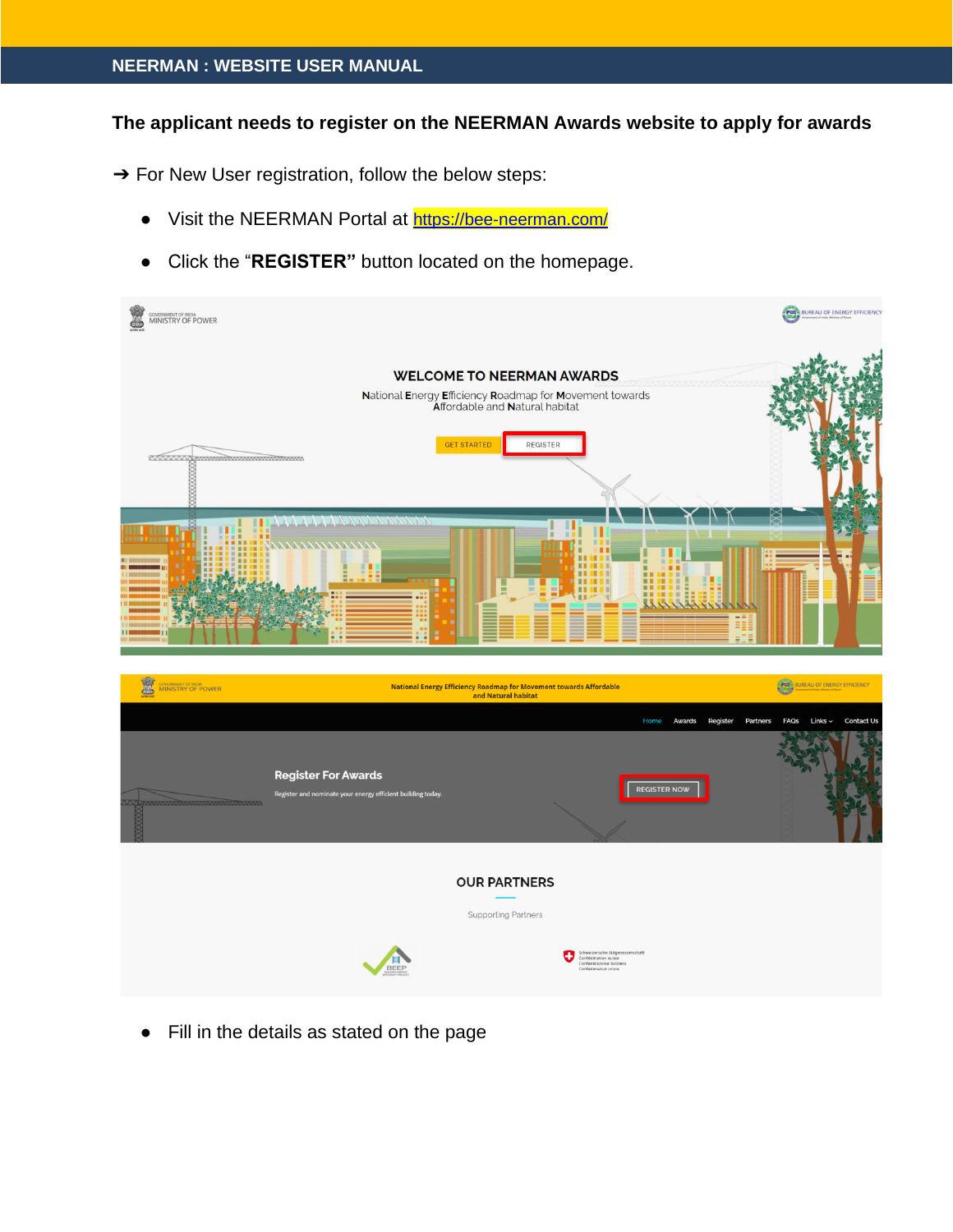| GOVERNMENT OF INDIA<br>MINISTRY OF POWER | <b>National Energy Efficient Building Design Awards</b> |                                                                                                                          |      |        | <b>EXIBIBILITY OF ENERGY EFFICIENCY</b><br><b>Sovernment of India, Ministry of Power</b> |          |                    |              |                   |
|------------------------------------------|---------------------------------------------------------|--------------------------------------------------------------------------------------------------------------------------|------|--------|------------------------------------------------------------------------------------------|----------|--------------------|--------------|-------------------|
|                                          |                                                         |                                                                                                                          | Home | Awards | Register                                                                                 | Partners | <b>FAQs</b>        | Links $\sim$ | <b>Contact Us</b> |
|                                          |                                                         | <b>REGISTRATION</b>                                                                                                      |      |        |                                                                                          |          |                    |              |                   |
|                                          |                                                         | Register and nominate your energy efficient building today.                                                              |      |        |                                                                                          |          |                    |              |                   |
| Fill in the details                      |                                                         | Fields marked with * is mandatory                                                                                        |      |        |                                                                                          |          |                    |              |                   |
|                                          | Project Name*                                           | Project name                                                                                                             |      |        |                                                                                          |          |                    |              |                   |
|                                          | Address <sup>*</sup>                                    | <b>Contact Address</b>                                                                                                   |      |        |                                                                                          |          |                    |              |                   |
|                                          | State/UT*                                               | Andaman Nicobar                                                                                                          |      |        | $\checkmark$                                                                             |          |                    |              |                   |
|                                          | Project Category *                                      | Commercial<br><b>ASSEMBLY</b><br><b>HEALTH CARE</b><br><b>HOSPITALITY</b><br><b>SHOPPING COMPLEX</b><br><b>DUOISICOO</b> |      |        |                                                                                          |          | <b>Scroll Down</b> |              |                   |
|                                          | Date of completion *                                    | □<br>dd-mm-yyyy                                                                                                          |      |        |                                                                                          |          |                    |              |                   |

- Ensure to provide a valid email address as registration id and documents related to the submission will be shared through email.
- Please select the correct "Category" and "Sub-Category" for which you want to apply for the awards.
- Once all information is filled and checked, click on the "**Submit**" button.

| 452<br>GOVERNMENT OF INDIA<br>MINISTRY OF POWER<br>细 | <b>National Energy Efficient Building Design Awards</b>                                                                 | <b>BUREAU OF ENERGY EFFICIENCY</b><br><b>PAID</b><br><b>Iovernment of India, Ministry of Pewer</b> |  |  |
|------------------------------------------------------|-------------------------------------------------------------------------------------------------------------------------|----------------------------------------------------------------------------------------------------|--|--|
|                                                      | Register<br>Home<br>Awards                                                                                              | Partners<br><b>FAQs</b><br>Links $\sim$<br><b>Contact Us</b>                                       |  |  |
| State/UT*                                            | <b>Andaman Nicobar</b><br>$\checkmark$                                                                                  |                                                                                                    |  |  |
| Project Category *                                   | Commercial<br><b>ASSEMBLY</b><br><b>HEALTH CARE</b><br><b>HOSPITALITY</b><br><b>SHOPPING COMPLEX</b><br><b>DUOLUTOO</b> |                                                                                                    |  |  |
| Date of completion *                                 | ▭<br>dd-mm-yyyy                                                                                                         |                                                                                                    |  |  |
| <b>Applicant Name*</b>                               | Applicant name                                                                                                          |                                                                                                    |  |  |
| Mobile Number*                                       | Mobile Number                                                                                                           |                                                                                                    |  |  |
| Email Id*<br><b>Accept Terms &amp; Condition</b>     | user@domain.com                                                                                                         |                                                                                                    |  |  |
| and Submit<br>Check the box                          | I / We ach nowledge and accept the Terms and Conditions applicable and available on the site                            |                                                                                                    |  |  |
|                                                      | Submit                                                                                                                  |                                                                                                    |  |  |

- On registration, the user will receive a confirmation mail, registration id, and documents related to the submission within 24 hours on their registered email Id.
- Forms for the specific category will be mailed to the user's registered email id.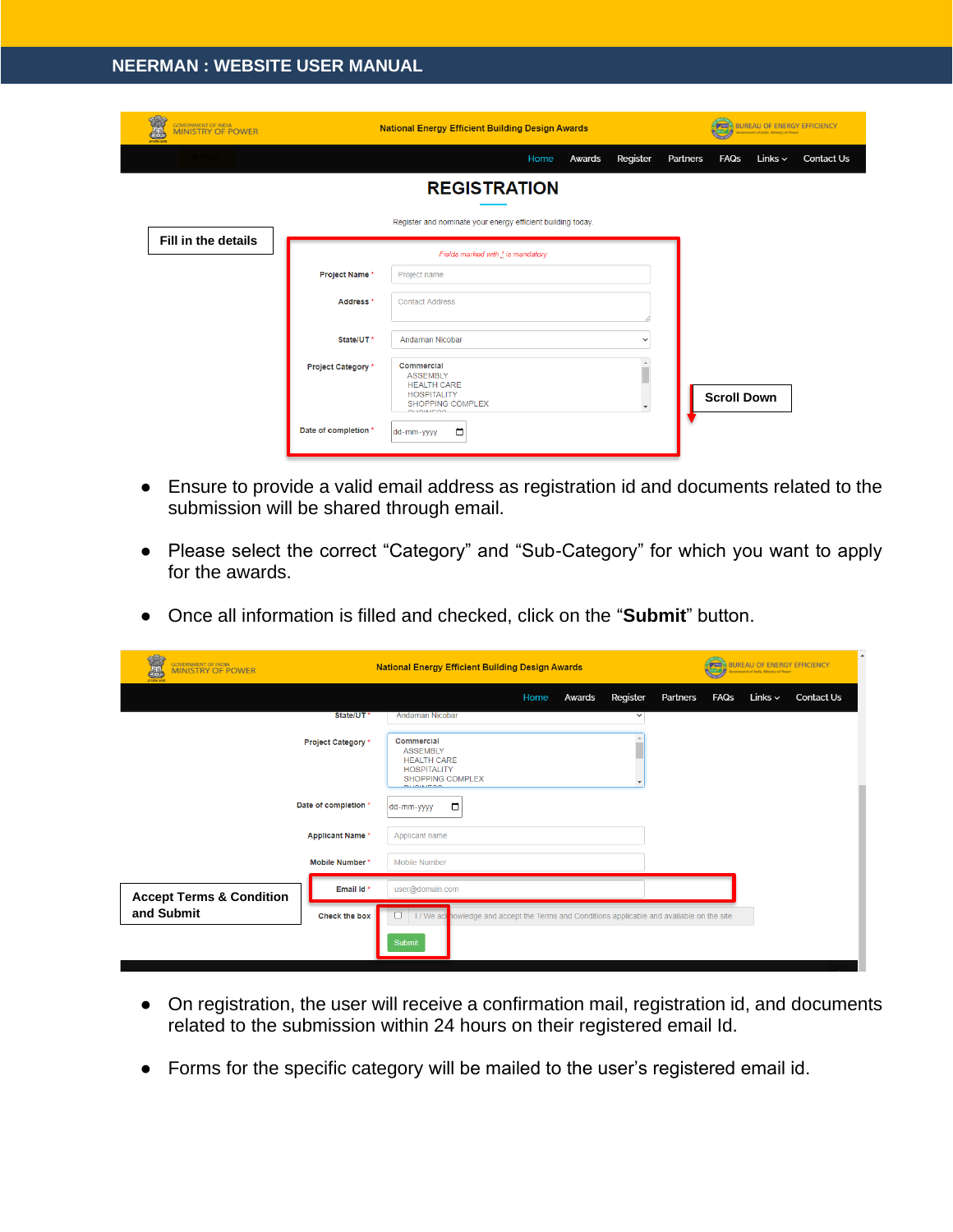|                          |                                                                         | <b>Commercial Building Sample Reference Form</b> |           |  |
|--------------------------|-------------------------------------------------------------------------|--------------------------------------------------|-----------|--|
|                          |                                                                         | <b>PROJECT DETAILS</b>                           |           |  |
| <b>PROJECT NAME:</b>     |                                                                         | Block- B, ABC Business Hub                       |           |  |
| <b>PROJECT ADDRESS:</b>  |                                                                         | C-8, Jain Mandir Marg, Connaught Place           |           |  |
| CITY:                    | New Delhi                                                               | <b>STATE:</b>                                    | New Delhi |  |
|                          |                                                                         |                                                  |           |  |
| <b>APPLICANT DETAILS</b> |                                                                         |                                                  |           |  |
| <b>APPLICANT NAME:</b>   | Mr. Akshay Verma                                                        |                                                  |           |  |
| ADDI ICANT ADDRESS.      | Senior Manager, ARC Developers Ltd Office, Sector 1A, Gurugram, Harvana |                                                  |           |  |

| <b>IAPPLICANT ADDRESS:</b> | TSenior Manager, ABC Developers Ltd Office, Sector 1A, Gurugram, Harvana, |                   |           |  |  |
|----------------------------|---------------------------------------------------------------------------|-------------------|-----------|--|--|
| <b>PHONE NO:</b>           | 123456789                                                                 | <b>MOBILE NO:</b> | 987654321 |  |  |
| <b>EMAIL ADDRESS:</b>      | abc@gmail.com                                                             |                   |           |  |  |
|                            |                                                                           |                   |           |  |  |

**BUILDING CATEGORY (Select from the dropdown) BUSINESS** 

## PROJECT DESCRIPTION (max 100 word)

ABC Business Hub comprises of 3 Blocks. Block-B is applying for the awards (highlighted in attached siteplan). It is a G+15 floors, 8 hour use Office building which accommodates 5250 occupants. The building is designed to have staggered office wings in the cardinal directions connected through a central core. The form has been developed so as to provide benefit of mutual shading. The entire facade is covered with double glazed windows with 0.25 SHGC. The staggered office wings have a narrow floor plate which allows 75% of spaces to be naturally daylit. All the terrace areas have SRI coating. There is also a provision of RE and solar hot water generation on the terraces. The podium area at 4th floor level has green roof which acts as insulation for lower floors.

| Compliance Approach (Select from the dropdown) : | Whole Building Perormance |  |
|--------------------------------------------------|---------------------------|--|
|                                                  |                           |  |
| Ventilation Type (Select from the dropdown):     | <b>Mechanical</b>         |  |

| Residential Building Sample Reference Form |  |  |
|--------------------------------------------|--|--|
|                                            |  |  |

| <b>PROJECT DETAILS</b>                                     |                                         |  |  |  |  |
|------------------------------------------------------------|-----------------------------------------|--|--|--|--|
| <b>I PROJECT NAME:</b><br>Block- B. ABC Residential Towers |                                         |  |  |  |  |
| <b>PROJECT ADDRESS:</b>                                    | C-8, Jain Mandir Marg, Connaught Place  |  |  |  |  |
| CITY:                                                      | <b>STATE:</b><br>New Delhi<br>New Delhi |  |  |  |  |

| <b>APPLICANT DETAILS</b>                   |                                                                          |  |  |  |  |
|--------------------------------------------|--------------------------------------------------------------------------|--|--|--|--|
| <b>APPLICANT NAME:</b><br>Mr. Akshav Verma |                                                                          |  |  |  |  |
| <b>APPLICANT ADDRESS:</b>                  | Senior Manager, ABC Developers Ltd Office, Sector 1A, Gurugram, Haryana. |  |  |  |  |
| <b>PHONE NO:</b>                           | 987654321<br>123456789<br><b>MOBILE NO:</b>                              |  |  |  |  |
| <b>EMAIL ADDRESS:</b>                      | abc@gmail.com                                                            |  |  |  |  |

BUILDING CATEGORIES (Select one from the dropdown)

**Market Rate Housing** 

PROJECT DESCRIPTION (max 100 word)

ABC Residential Towers is a group housing project being developed by M/sABC Developers Ltd. The site plan comprises of 2 residential towers namely Block A and Block B, both of which are 2B + G + 36 storeys with 330 dwelling units along with a clubhouse. Block-B is applying for the awards.

Block-B is oriented facing North-South direction. Each floor has 4 apartments and a central service core.

- The user shall use the same registration id for the forms and to upload the supporting documents.
- Users must go through the "Submittal Directions in Eligibility and Evaluation guideline pdf" before filling up the form, naming of documents, and uploading the documents for their understanding. And in case of any query, you can contact us through our helpdesk phone no. and email address.